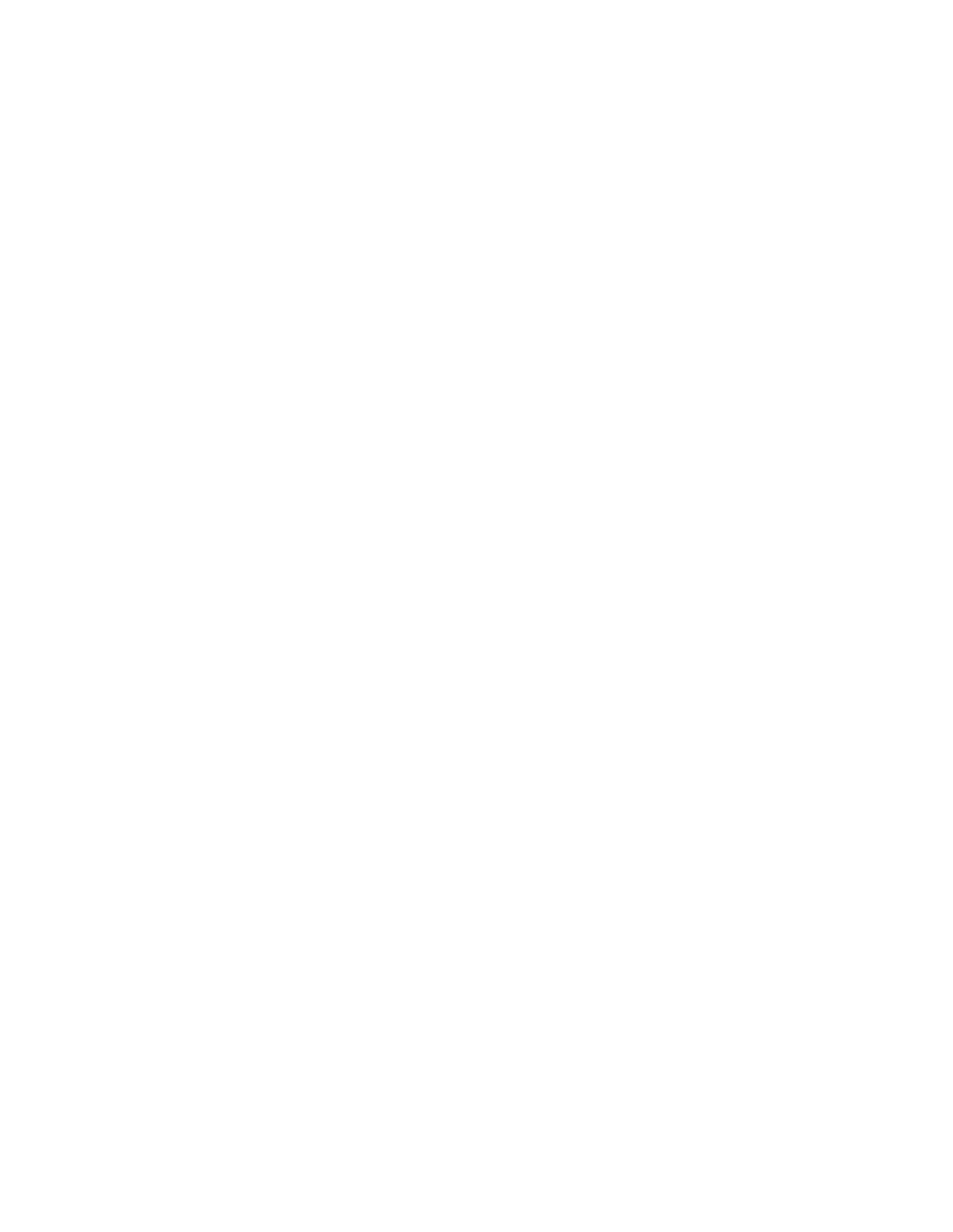KITE, Justice.

[¶1] PacifiCorp, Inc. (PacifiCorp) appealed its ad valorem valuations for tax years 1997, 1998, and 1999 claiming the Department of Revenue (the Department) undervalued its tax exempt pollution control equipment resulting in an overpayment of tax. The State Board of Equalization (the Board) affirmed the Department's action. PacifiCorp filed a petition for review in the district court, and the district court certified the case to this court pursuant to W.R.A.P. 12.09(b).

[¶2] This same issue was raised in *PacifiCorp, Inc. v. Department of Revenue,* 13 P.3d 256 (Wyo. 2000) (*PacifiCorp I*), and we affirmed the Department's actions. A petition for rehearing was filed in that case, and we held the petition in abeyance pending our consideration of this case, which involves a full evidentiary hearing on the same issues in later tax years.

[¶3] PacifiCorp contends the Department must utilize the ratio of Wyoming market value to Wyoming book value when determining the market value of the tax exempt property in Wyoming and that amount should be deducted from PacifiCorp's taxable property. The Department disagrees and relies instead on the ratio of the entire system's market value to system book value. In addition, the Department contends PacifiCorp failed to carry its burden of proof and the system ratio approach is necessary to assure uniformity among taxpayers. After reconsideration of the issue with the additional evidence produced by PacifiCorp, we conclude PacifiCorp is correct and, to obtain an accurate valuation of this taxpayer's Wyoming exempt property, the net book value of the exempt property must be reduced by the ratio of the fair market value of Wyoming property to the net book value of that same Wyoming property.

[¶4] We reverse and remand.

# **ISSUES**

[¶5] PacifiCorp raises the following issue for our review:

I. Did the State Board err in failing to conclude that the 1997-1999 valuation of PacifiCorp's exempt property by the Department of Revenue was erroneous, and that accordingly PacifiCorp's assessed value for those years exceeded the fair market value of PacifiCorp's property, in violation of W.S. §§ 39-2-102 and 39-2-201(a)?

The Department rephrased the issue as:

I. Does substantial evidence exist in the record to support the Department's use of the system market value to system book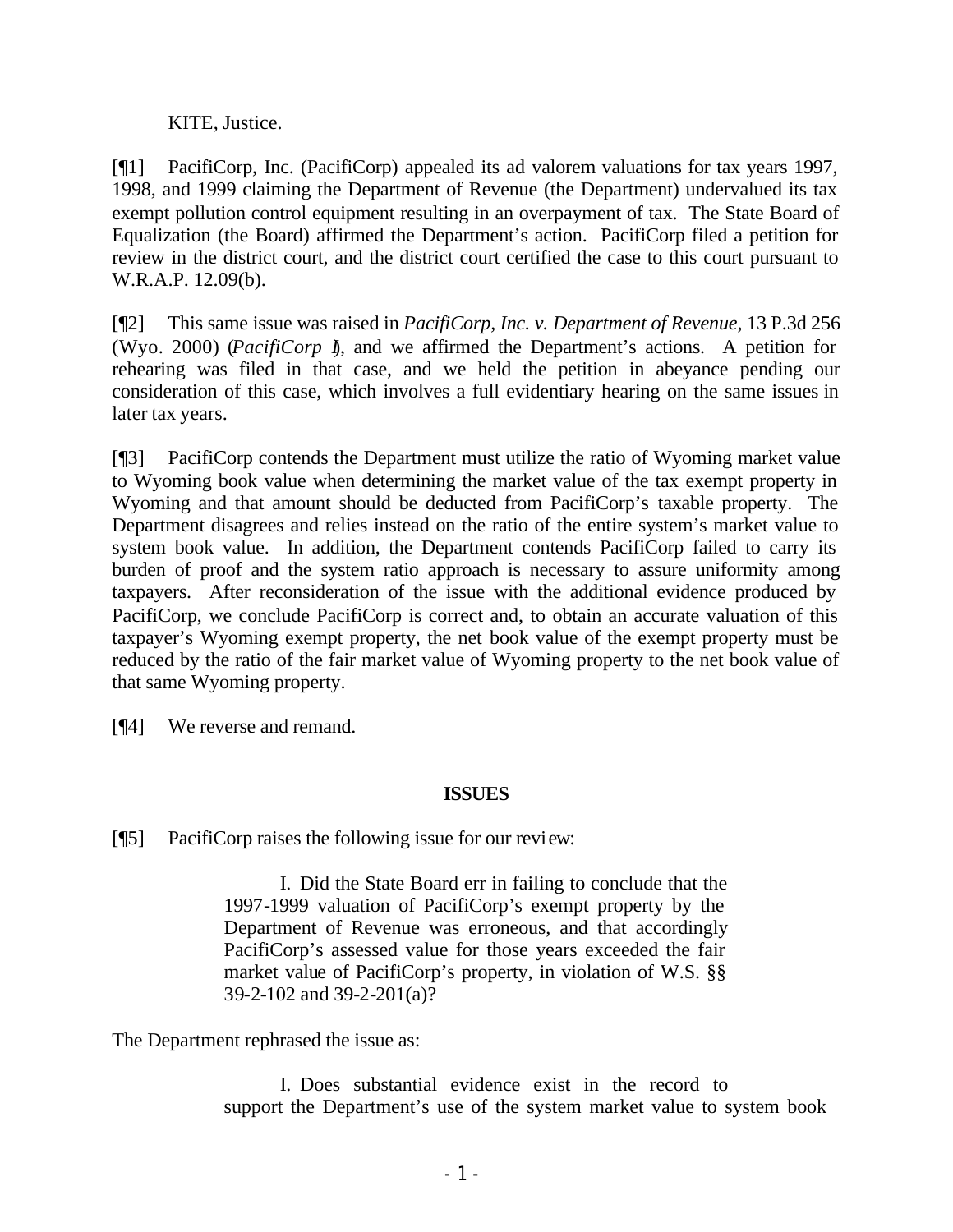value ratio method to derive the fair market value of PacifiCorp's exempt Wyoming property?

### **STANDARD OF REVIEW**

[¶6] Wyo. Stat. Ann. § 16-3-114(c) (LexisNexis 2001) delineates the scope of appellate review for agency decisions:

> (c) To the extent necessary to make a decision and when presented, the reviewing court shall decide all relevant questions of law, interpret constitutional and statutory provisions, and determine the meaning or applicability of the terms of an agency action. In making the following determinations, the court shall review the whole record or those parts of it cited by a party and due account shall be taken of the rule of prejudicial error. The reviewing court shall:

> > (i) Compel agency action unlawfully withheld or unreasonably delayed; and

> > (ii) Hold unlawful and set aside agency action, findings and conclusions found to be:

> > > (A) Arbitrary, capricious, an abuse of discretion or otherwise not in accordance with law;

> > > (B) Contrary to constitutional right, power, privilege or immunity;

> > > (C) In excess of statutory jurisdiction, authority or limitations or lacking statutory right;

> > > (D) Without observance of procedure required by law; or

> > > (E) Unsupported by substantial evidence in a case reviewed on the record of an agency hearing provided by statute.

In *PacifiCorp I,* we cited *Basin Electric Power Cooperative, Inc. v. Department of Revenue, State of Wyoming*, 970 P.2d 841, 851 (Wyo. 1998), for the proper standard of review wherein the situation at issue concerns the Department's choice of accepted appraisal methods. *PacifiCorp*, 13 P.3d at 259. The issue in the instant case centers on the proper application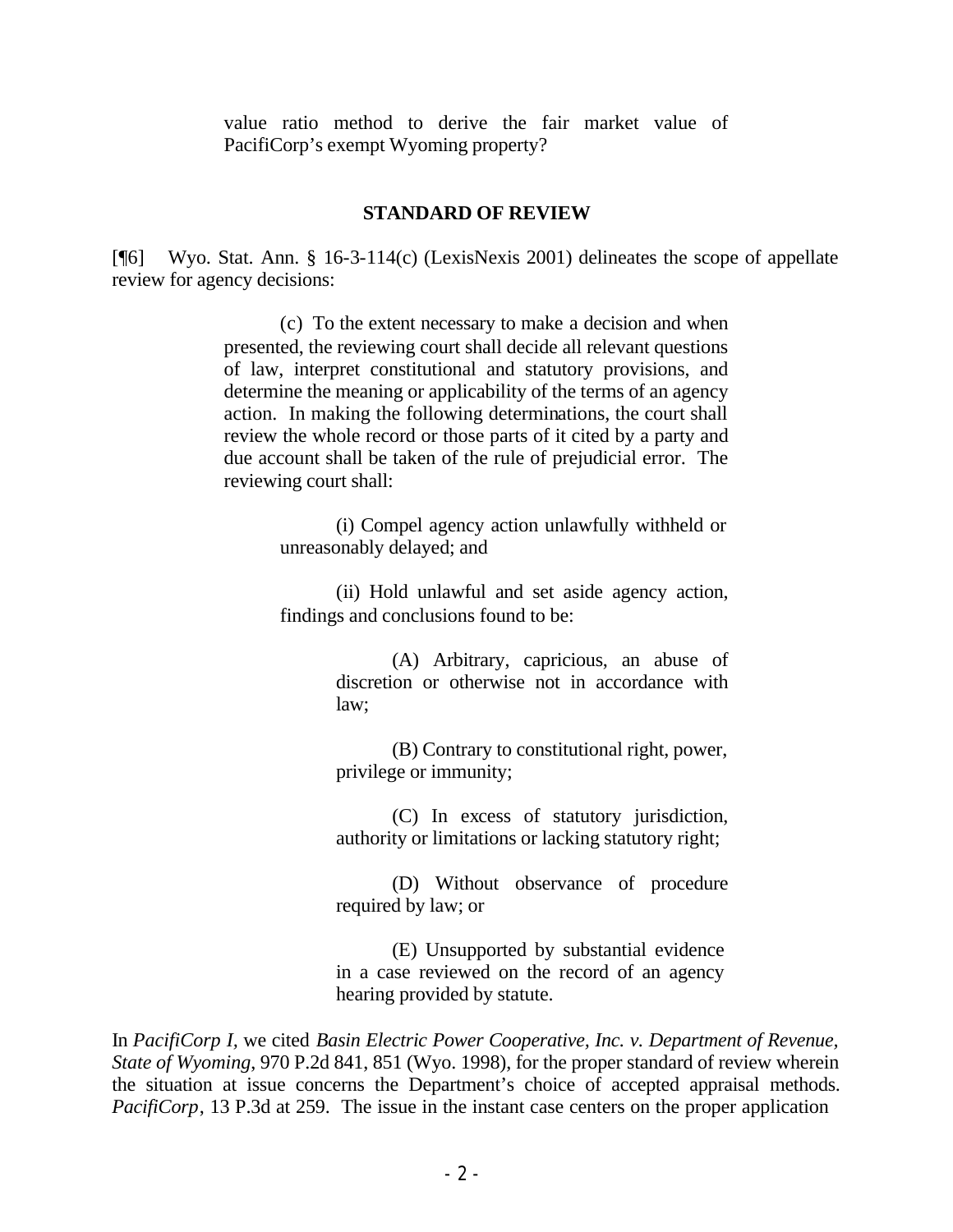of the Department's market-to-book ratio methodology–specifically, whether the system value to book ratio or the state value to book ratio should be applied. The proper application of appraisal methods to the facts is an issue of ultimate fact requiring de novo review. *Id*. An ultimate fact is a mixture of fact and legal precept. *Basin Electric Power Cooperative, Inc.*, 970 P.2d at 850.

> When an agency's determinations contain elements of law and fact, we do not treat them with the deference we reserve for findings of basic fact. When reviewing an "ultimate fact," we separate the factual and legal aspects of the finding to determine whether the correct rule of law has been properly applied to the facts. We do not defer to the agency's ultimate factual finding if there is an error in either stating or applying the law.

*Id.* at 850-51 (citations omitted).

## **DISCUSSION**

[¶7] This rather simple dispute is made exceedingly complex by the nature of the tax computation process and the parties' inability or unwillingness to directly address the rationale for their respective positions. As a public utility, the fair market value of PacifiCorp property for tax purposes is determined by the unitary method, which means the value of its entire system is measured by various appraisal methods not at issue here. Those methods establish the value of PacifiCorp's integrated, multi-state system, and that value is then reduced for depreciation and obsolescence to reach the fair market value; i.e., what a willing buyer would pay a willing seller for the entire system. Wyo. Stat. Ann. § 39-13- 103(b)(ii) (LexisNexis 2001). The result of the appraisal process was a market value for the entire PacifiCorp system of \$6,530,000,000.

[¶8] After establishing market value for the system, the Department allocates a portion of the total system market value to Wyoming using a long-standing formula. That allocation formula considers the percentage of plant cost (net book less depreciation), product sales, sales revenue, capacity, and generation located in Wyoming. In the case of PacifiCorp's property, that allocation formula results in a higher percentage of the value of the system being allocated to Wyoming (21.8482 percent) than is represented by the net book value of the actual property located in this state (19.685 percent). The parties agree the allocation process concluded PacifiCorp property located in Wyoming is more valuable as compared to its original cost or net book value than its property located in other states. The allocated fair market value of \$1,426,687,460 is then subject to tax assessment in Wyoming.

[¶9] Before the tax is imposed, the Department must deduct the fair market value of any exempt property actually located in Wyoming, such as pollution control equipment. The problem arises when one attempts to determine the fair market value of the individual tax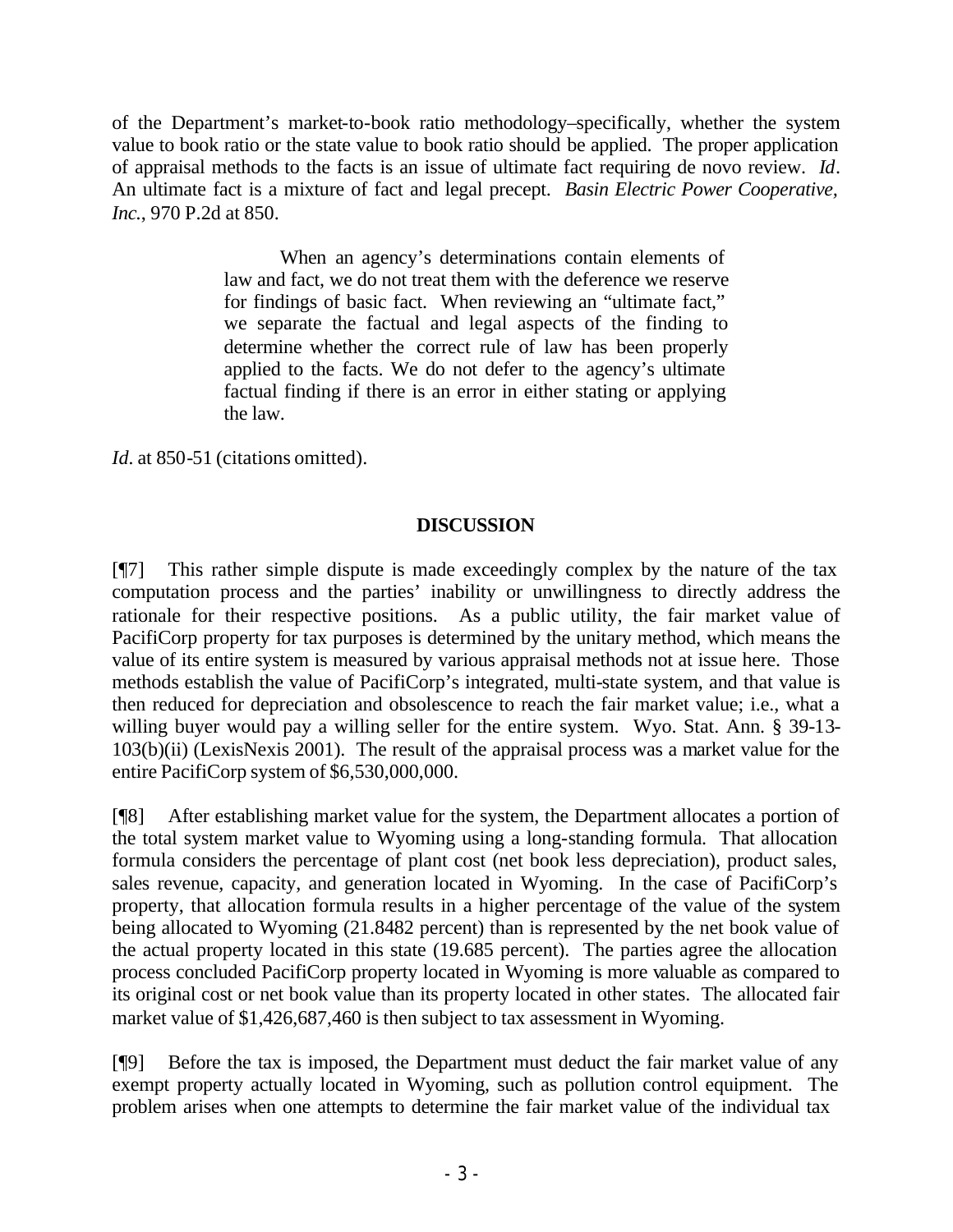exempt property located in Wyoming which heretofore has only been valued as an integrated part of the entire system. PacifiCorp's financial statements clearly set out the net book value, sometimes referred to as "cost," of the individual exempt property as \$358,684,824. However, since the exempt property is no longer worth its original cost, that number must be adjusted for depreciation and obsolescence. The same methods used for making that adjustment on the system net book value, or cost, cannot be applied to individual property because those methods rely on a consideration of the entire integrated system. Therefore, the Department simply reduced the net book value of the exempt property by the same ratio of market value to book value, which was the result of the adjustment made to the entire system. The Department has historically adjusted the net book value of particular exempt property by calculating what percentage the entire system's fair market value is of the entire system's net book value and applying that percentage to the net book value of the Wyoming exempt property. PacifiCorp's system ratio is 81.8 percent, which results in the Department calculating a fair market value for the exempt property of \$293,433,957.

[¶10] The Department's past practice rests on the assumption that the Wyoming exempt property has experienced the same depreciation and obsolescence as the entire system. That assumption would certainly be logical and reasonable if, at the outset, the Wyoming property is considered to be of equal value to the system, on a dollar-for-dollar basis, as the rest of the property in the system. In PacifiCorp's case, however, the Department has determined, based on its allocation formula, that the Wyoming property is more valuable to the system as a whole than its property in other states. That allocation formula results in a Wyoming ratio of fair market value to net book value of 91 percent and fair market value for the tax exempt property of \$326,462,014. The Department's determination of market value of the exempt property using the system ratio was \$32,050,098 less than that generated by the state ratio urged by PacifiCorp. The Department's market value resulted in less of a deduction and \$280,000 more in tax paid than would have resulted from the use of the state ratio. Both parties agree that each dollar of value in the tax exempt property contributes equally to the total system value.

[¶11] The Department provided no evidence that the Wyoming tax exempt property, which is essential to the operation of the remaining Wyoming property, is any less valuable to the entire system than the total Wyoming property. Logic dictates the Wyoming tax exempt property should be valued in the same manner as the Wyoming taxable property. Indeed,

> this court has consistently interpreted Wyo. Const. art. 15, § 11 to require "only a rational method [of appraisal], equally applied to all property, which results in essential fairness." *Teton* [*Valley Ranch v. State Board of Equalization*], 735 P.2d [107,] 115 [(Wyo. 1987)] (Urbigkit, J., summarizing Wyoming valueassessment-taxation jurisprudence in a concurring opinion).

*Holly Sugar Corporation v. State Board of Equalization for State of Wyoming*, 839 P.2d 959, 964 (Wyo. 1992); *see also Basin Electric Power Cooperative, Inc.*, 970 P.2d at 852.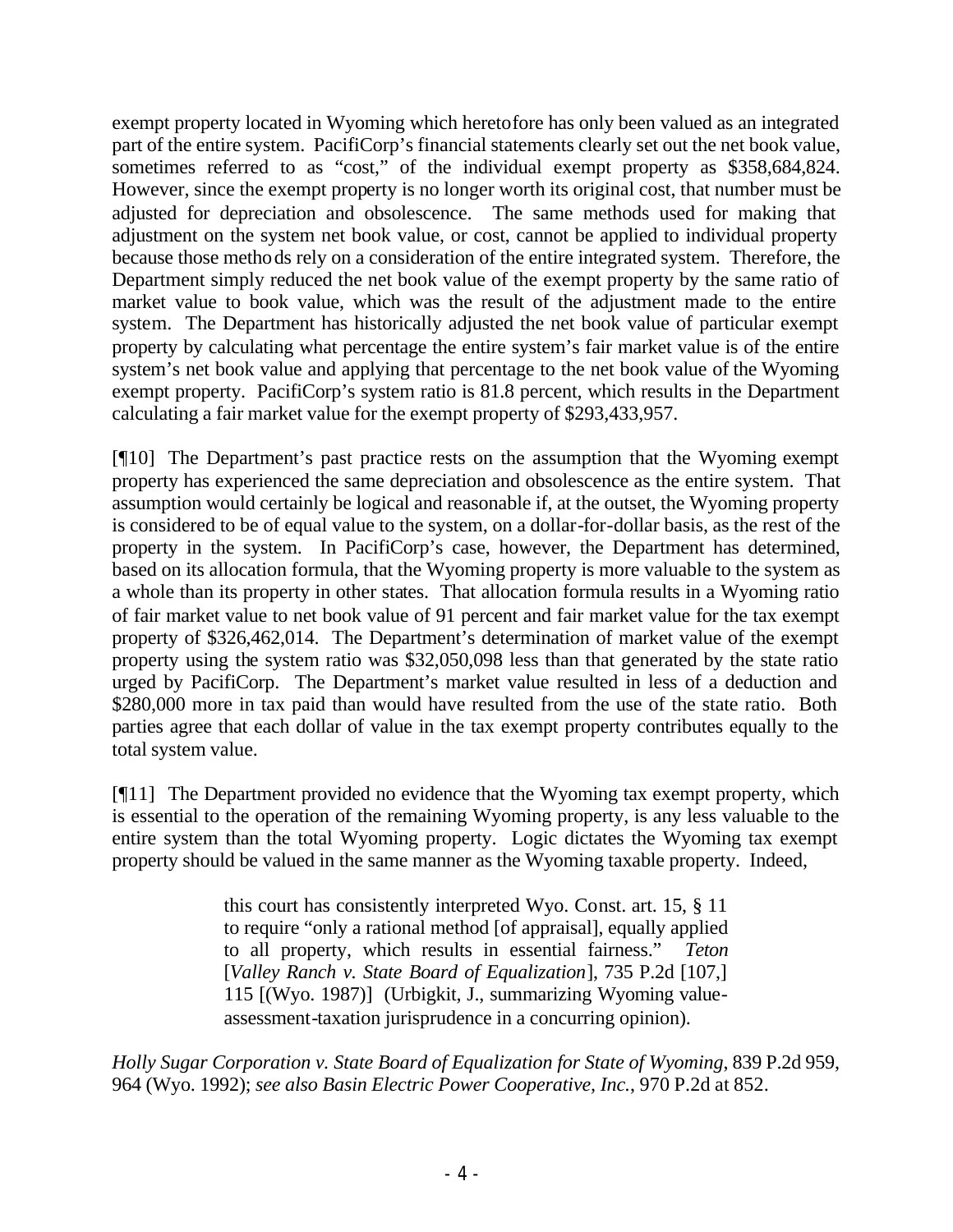[¶12] This conclusion is supported by a study commissioned by the Department in 1994 which reviewed all aspects of Wyoming's procedures used in valuing state assessed property. Study of State-Assessed Property (Dec. 9, 1994) (State Study)*.* Ad Valorem Services, Inc., a consulting firm, performed the study. The professionals involved in conducting the study and making objective recommendations to the state for modifications of its procedures were experienced in property tax valuation and represented no particular group or taxpayer. The consultants sought input from taxpayers, the Department, and the public. They made twentytwo recommendations and ranked them in order of importance. The recommendations were tested by applying them to seven selected companies to determine how they would affect the determination of fair market value for tax purposes of those companies' properties. Some companies' valuations went up, some went down, and others were unaffected. Public hearings were held to review the results.

[¶13] The State Study's Recommendation No. 19 addressed the same question we face in this case: What is the proper method for valuing tax exempt property? The report recognized the need to adjust the net book value of exempt property to account for depreciation and obsolescence to reflect its current market value and that it was inappropriate to simply deduct the net book value of the exempt property from the allocated market value of taxable property. It also concluded the method utilized by the state–applying the system ratio of market value to net book value–was appropriate in most instances. However, the State Study identified the problem we face in this case when the Department's allocation formula attributes proportionately more value to Wyoming property and concluded, "Since the state value is the result of both the valuation and the allocation process, we conclude that the adjustment for non-taxables should reflect the same logic." State Study at 74. The State Study described its approach as "rather simple and straightforward logic" which resulted in the market value of the exempt property bearing the same relationship to the total state market value as the net book value of that property bore to the total state net book value. *Id.* at  $75.1$ 

[¶14] Recommendation No. 19 specifically provided:

In most cases, it should make little valuation difference whether the deduction for non-taxables is made based upon a relationship between system value or allocated state value and property investment. When a significant difference does arise, the appraiser should first reconsider his/her allocation factor then, when comfortable, base the deduction for non-taxables on the investment relationship between non-taxables and total state investment (i.e. state investment in non-taxable assets divided

<sup>&</sup>lt;sup>1</sup> The net book value of PacifiCorp's exempt property is 22.85 percent of the total net book value of its Wyoming property, and 22.85 percent of the total market value of its Wyoming property is \$358,684,824, which is, as noted in the State Study, "mathematically equiv alent to using the state . . . ratio." State Study at 75 n.78.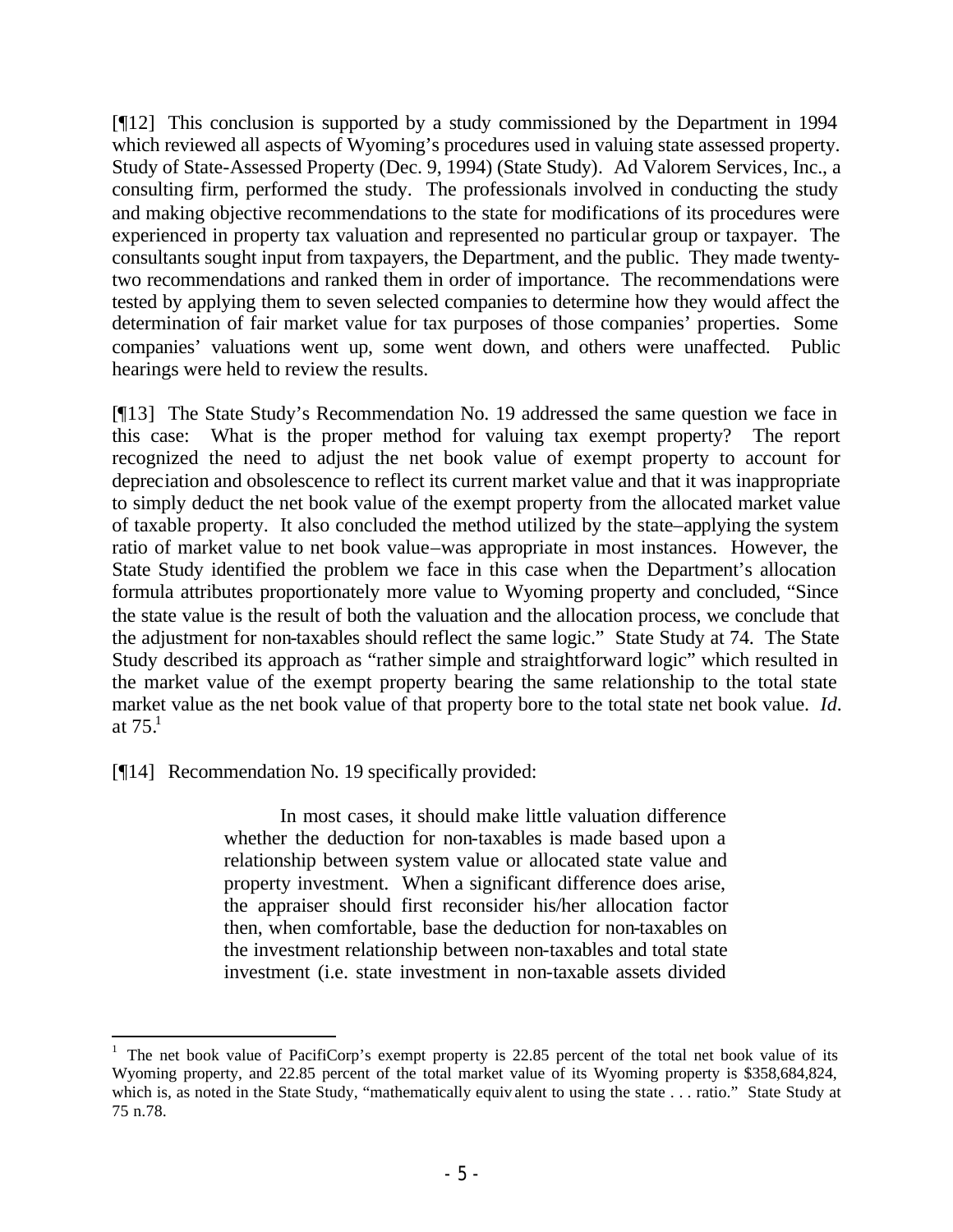[by] total state investment) and apply this ratio to the allocated state value.

[¶15] During the public hearings and discussions with the Department concerning the recommendations, no one questioned the propriety of Recommendation No. 19. At the hearing before the Board in this matter, David W. Shank, President of Ad Valorem Services, Inc., one of the authors of the State Study, testified and explained the basis for the recommendations. He explained how recognized texts were reviewed on this issue and, while those texts did not directly address this issue, application of accepted appraisal concepts required use of the state ratio. For example, the principle of matching, which is recognized in appraisal texts, would require using the same valuation method for taxable property as for tax exempt property. Following presentation of the recommendations, the Department prepared a document outlining its response to the recommendations, and, with regard to Recommendation No. 19, it stated, "This will be reviewed by staff for implementation for 1995. It[]s full implementation may not be until 1996 as the models and data sets will need taxpayer assistance for full application." However, the recommendation was not implemented, and, instead, the Department rejected PacifiCorp's appeals in tax years 1996 through 1999.

[¶16] As the Board found, no statute, rule, or regulation required use of the system ratio. None of the reasons given by the Department for failing to implement Recommendation No. 19 addressed the substance of the recommendation and why it was inappropriate. The Department first contended the issue was in litigation in another case; however, the Board properly found the issue was not addressed in that litigation. Next, the Department argued it had historically used the system ratio which is not surprising given, as noted in Recommendation No. 19, in most situations there is no difference between the system ratio and the state ratio. It failed to address why that historic approach was appropriate in situations where the system and the state ratio differed significantly. The Department also claimed uniformity required by the constitution and statutes was a reason for using the system ratio for all utility taxpayers. The uniformity requirement of Article 15, Section 11 of the Wyoming Constitution is not violated simply because the Department may use the system ratio for other companies which do not have significantly different state ratios. The constitution simply demands that all property be "uniformly valued at its full value as defined by the legislature." Wyo. Const. art. 15, § 11. In fact, the Department's failure to consider a situation unique to one taxpayer risks overvaluing or undervaluing its property, which would violate the uniformity requirement. *J. Ray McDermott & Co. v. Hudson,* 370 P.2d 364, 368-69 (Wyo. 1962). As justification for rejecting Recommendation No. 19, the Department cited use of the system value by some other states. The Board rejected the Department's attempt to show other states agreed with its approach after PacifiCorp objected to such evidence as hearsay and unreliable because of the vast differences in state law. We find such information of little use in any event since it is clear other states fall into both camps and little consistency exists between the various states' legal and procedural environments. Finally, the Department's witness suggested that a change in Department personnel was occurring at the same time the recommendations were being considered leaving the impression this issue had simply not been addressed.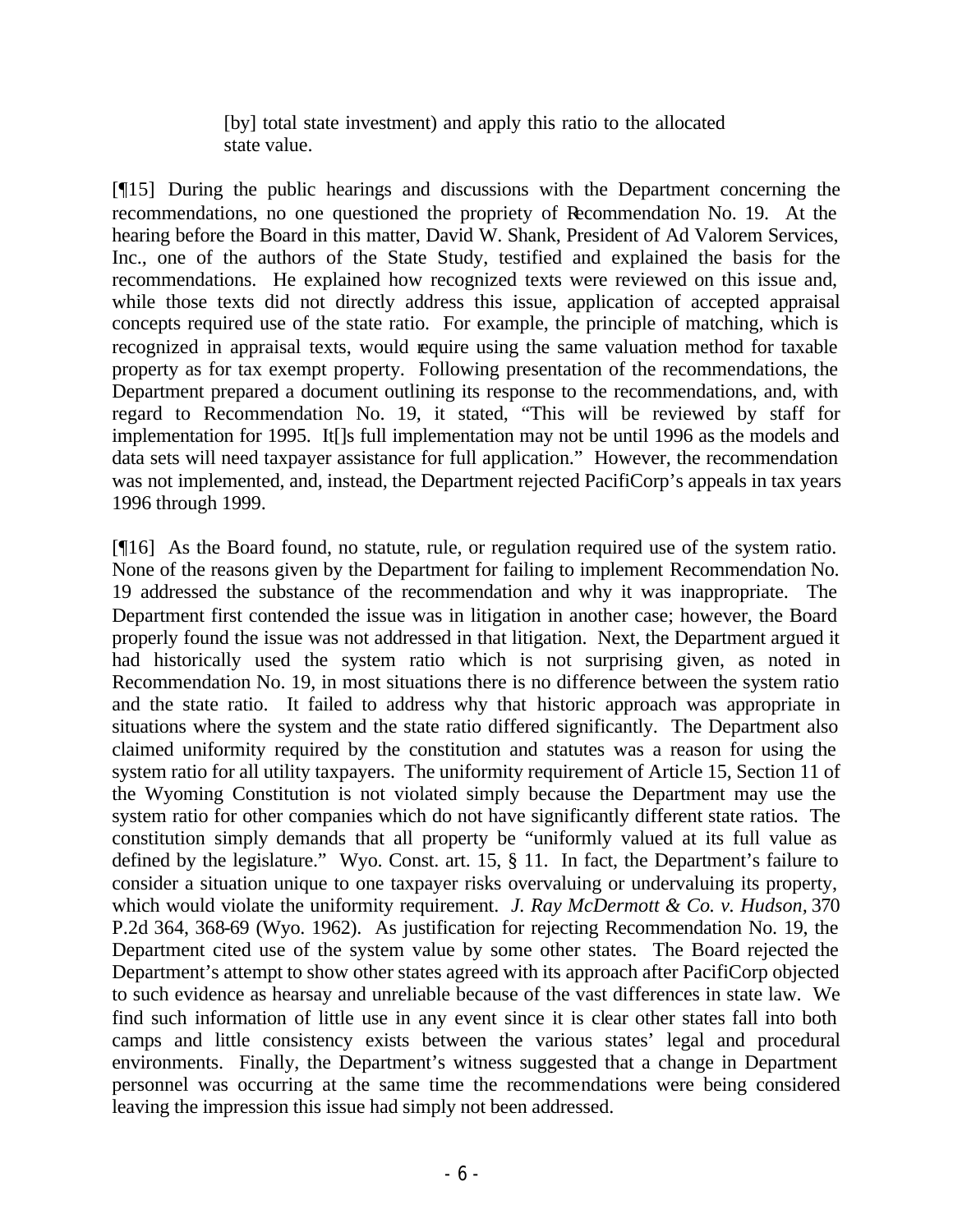[¶17] A careful review of the record before the Board reveals no substantial evidence supporting the Department's conclusion that a system ratio accurately reflects the true market value of Wyoming tax exempt property. PacifiCorp carried its burden of proving the state ratio did so. Expert testimony was provided from Mr. Shank, who has vast national experience in ad valorem taxation, concerning the application of accepted appraisal principles. His ability and expertise were recognized by the state when he was retained in 1994 to conduct the audit of Wyoming's valuation procedures. PacifiCorp also provided testimony from Norman Ross, its own tax manager, and Larry Richards, a statistician who opined on the mathematical inaccuracy of the Department's use of the system ratio. This evidentiary record, along with simple logic and accepted appraisal principles, persuades us to conclude a taxpayer's tax exempt property should be valued in the same manner as its taxable property in order to assure an ultimate fair market value as required by Wyoming law. Wyo. Stat. Ann. § 39-1-101(a)(vi) (Michie 1997) (repealed 1998); Wyo. Stat. Ann. § 39-11-101(a)(vi) (LexisNexis 2001); Wyo. Const. art. 15, § 11.

[¶18] The Department suggests that the disputed tax of \$280,000 is relatively small, and the Board's order infers the taxpayer is lucky to enjoy the "largess of the Wyoming legislature" by being granted any exemption at all. It is, in fact, the legislature's responsibility to determine tax policy for the state subject to the limitations of the constitution, and the legislature has determined that certain property should be exempt from taxation. Neither the Department, the Board, nor this court has authority to do less than assure the taxpayer enjoys the full exemption created by the legislature valued in the same manner as the property subject to tax. The Department has concluded PacifiCorp's Wyoming property is worth proportionately more than its property in other states, and the state willingly collects property tax on that basis. Fairness, logic, and the evidentiary record in this case require that same conclusion for the tax exempt property.

[¶19] Our opinion in *PacifiCorp I* was to the contrary. We held the Petition for Rehearing in that case in abeyance pending consideration of this case (*PacifiCorp II*) which raises the same issues but for different tax years. In *PacifiCorp I*, the matter was decided by the Board in an expedited proceeding without the presentation of evidence. Our decision relied heavily on our conclusion that PacifiCorp had failed to carry its burden of proof and, absent such credible evidence, the Department's valuation is presumed valid. *Chicago, Burlington & Quincy Railroad Company v. Bruch,* 400 P.2d 494, 499 (Wyo. 1965). In contrast, in *PacifiCorp II* the Board considered the issue after two days of hearings, the presentation of multiple expert witnesses, and voluminous exhibits.

[¶20] The Board's order in *PacifiCorp II* and our opinion in *PacifiCorp I* raised a new issue that must be addressed. It was implied that something was amiss with a comparison of an allocated Wyoming market value to an actual book value, suggesting these were apples and oranges and the proper approach would be to also allocate the net book value to Wyoming in the same manner as the market value and then compare the two, which would, of course, result in the same ratio as the system ratio. No expert in any of these proceedings, including the public consideration of the State Study, suggested such an approach was appropriate. If